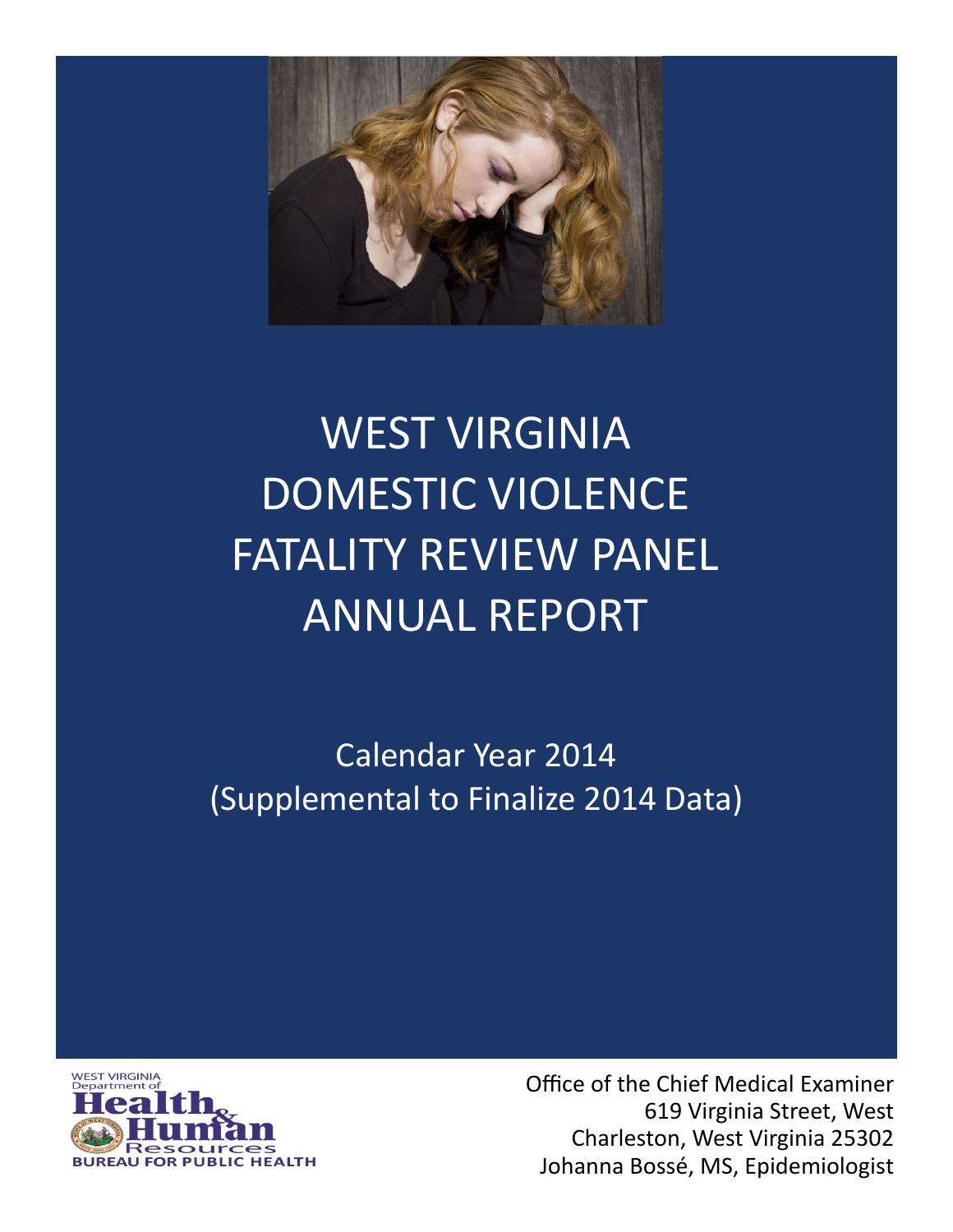

## **DOMESTIC VIOLENCE DEATHS IN WEST VIRGINIA 2014**

**A Report of the West Virginia Domestic Violence Fatality Review Panel (WVDVFRP)**

> **Bill J. Crouch\* Cabinet Secretary West Virginia Department of Health and Human Resources**

> > **Rahul Gupta, MD, MPH, MBA, FACP\* Commissioner and State Health Officer**

**Allen Mock, MD, MS, DABP, FCAP, FNAME\* Chair, WVDVFRP Chief Medical Examiner Office of the Chief Medical Examiner**

> **Maggie Molitor\* WVDVFRP Coordinator Office of the Chief Medical Examiner**

> **Johanna L. Bossé\* WVDVFRP Epidemiologist Office of the Chief Medical Examiner**

> **Jeannè Tucker\* WVDVFRP Data Abstractor Office of the Chief Medical Examiner**

\* In office at time of report distribution 1

\_\_\_\_\_\_\_\_\_\_\_\_\_\_\_\_\_\_\_\_\_\_\_\_\_\_\_

WVDHHR/BPH/OCME/DVFRP/DECEMBER2017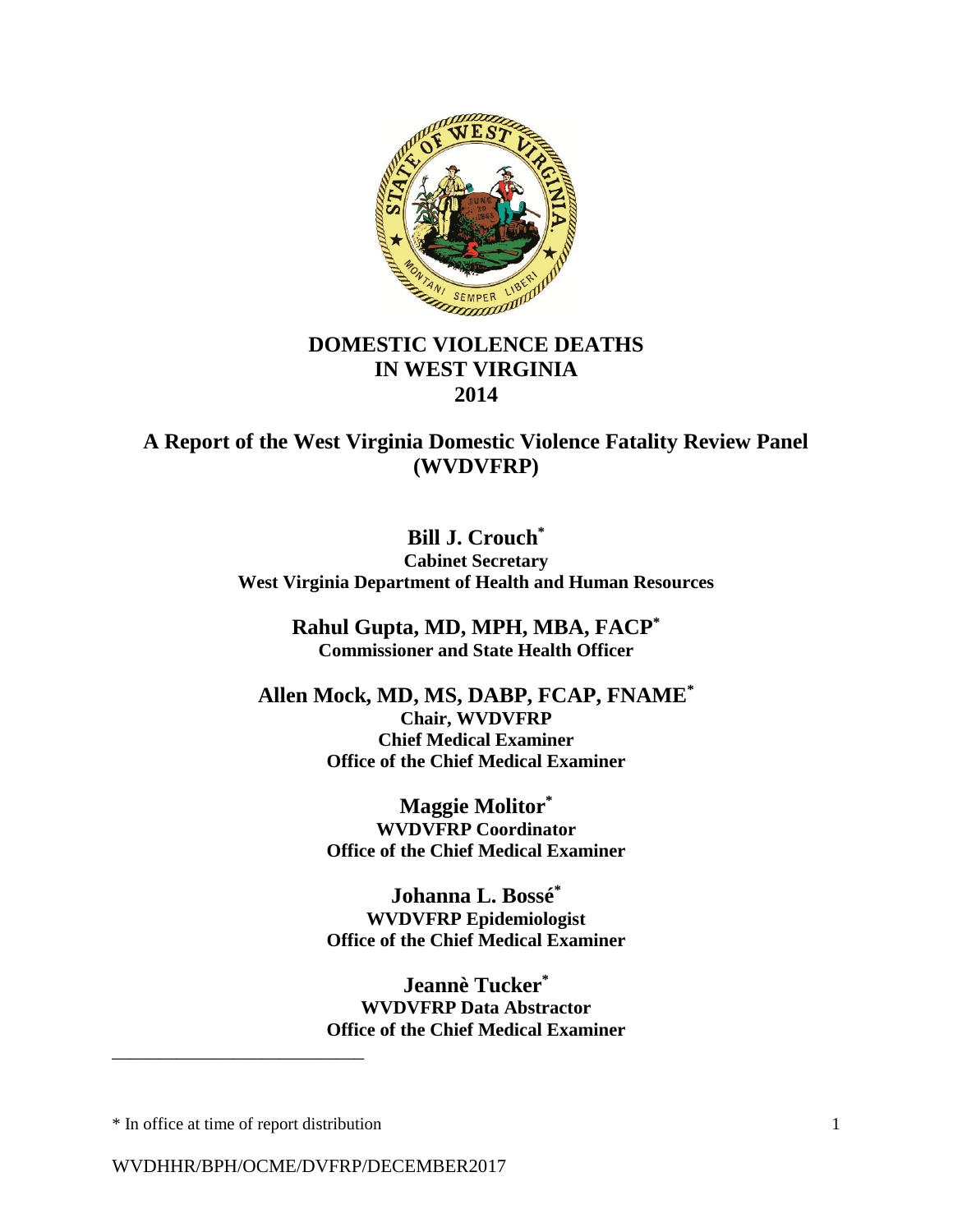# **Acknowledgments**

The West Virginia Domestic Violence Fatality Review Panel extends its thanks and appreciation to all agencies and individuals that have assisted the Panel by submitting reports and information concerning fatal domestic violence events. Only through their cooperation can data be collected to determine the circumstances surrounding these incidents.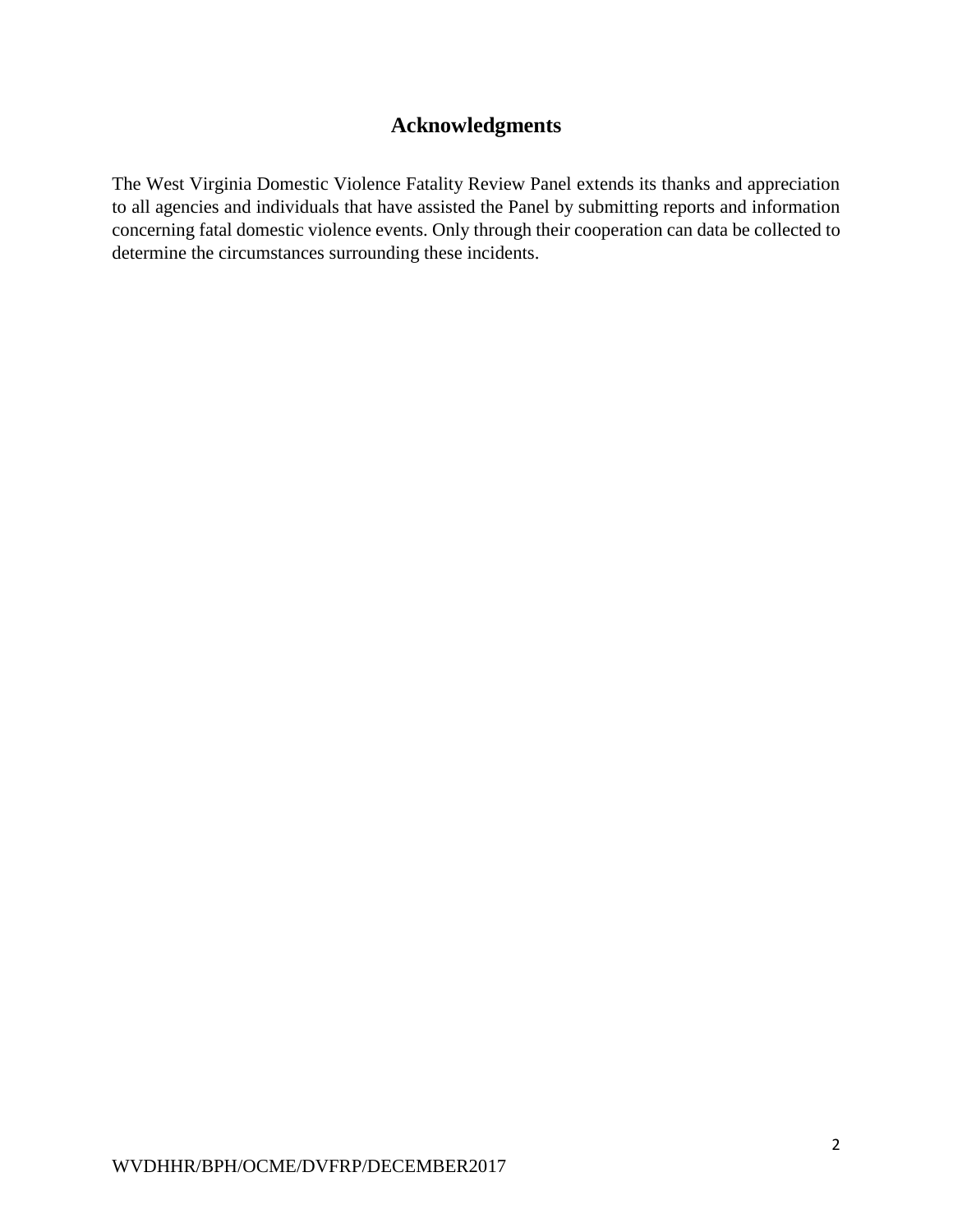## **Introduction**

### **About the Panel**

The Fatality and Mortality Review Panel, specifically for this report, the West Virginia Domestic Violence Fatality Review Panel (WVDVFRP), is a statutory body enabled by the West Virginia Legislature under WV Code §61-12A-1. Team coordination and staff services are housed in the Office of the Chief Medical Examiner. The WVDVFRP is responsible for reviewing facts and circumstances surrounding all deaths that occurred in West Virginia of victims or suspected victims of domestic violence, including suicides, for those 18 years of age or older.

The WVDVFRP is required to provide statistical data and analysis concerning the causes of domestic violence fatalities in West Virginia, promote public awareness of the incidence and causes of domestic violence fatalities, as well as include recommendations for their reduction. The fundamental objective of the WVDVFRP is to prevent future homicides and suicides by providing necessary tools to families, individuals, and appropriate agencies. It is with great optimism that the WVDVFRP anticipates recommendations being utilized to make necessary changes to protect the victims and hold perpetrators accountable for their crime to reduce the number of domestic violence related deaths occurring in the state.

## **WVDVFRP Membership**

According to statute, the WVDVFRP operates under the auspices of the Office of the Chief Medical Examiner (OCME), with the State Chief Medical Examiner acting as the chair of the panel. The coordinator is housed within that office as well. Other mandated members of the panel include:

- Four prosecuting attorneys or their designees;
- State Superintendent of the West Virginia State Police or his/her designee;
- One county law enforcement official;
- One municipality police officer;
- One physician, resident, or nurse practitioner specializing in the practice of obstetrics and gynecology;
- One adult protective service worker currently employed in investigating reports of adult abuse or neglect;
- One social worker who may be employed in medical social work;
- Commissioner of the Bureau for Behavioral Health and Health Facilities or his/her designee;
- Director of the Office of Social Services or his/her designee;
- One domestic violence advocate from a licensed domestic violence program;
- A representative of the West Virginia Coalition Against Domestic Violence;
- One physician, resident or nurse practitioner specializing in the practice of family medicine or emergency medicine;
- Director of the State Division of Corrections or his/her designee; and
- Director of West Virginia Health Statistics Center or his/her designee.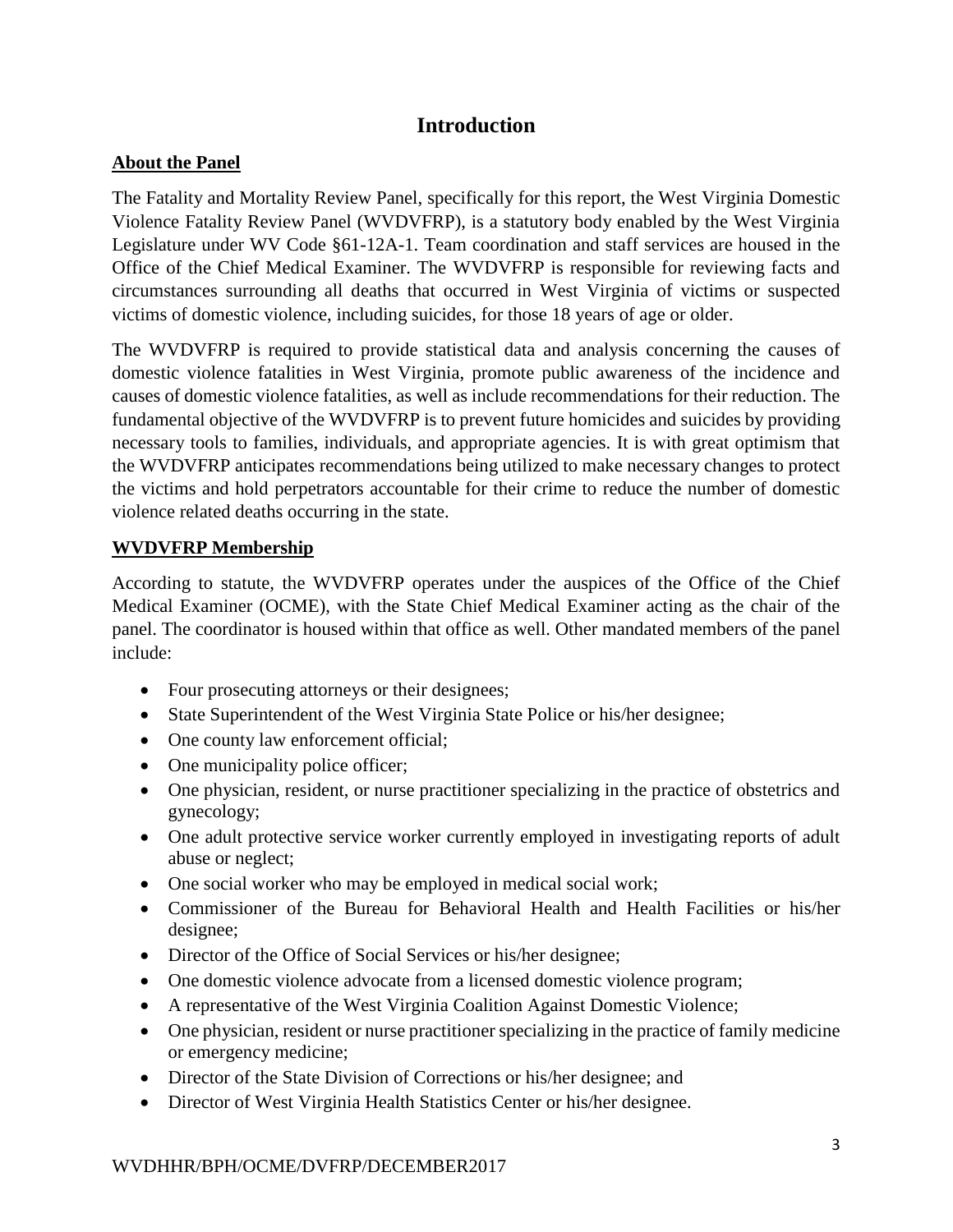## **Types of Deaths Reviewed**

The WVDVFRP reviews cases where the manner of death is classified by the OCME as homicide, suicide, undetermined, or accident. The majority of cases the panel reviews fall into the following categories:

- Homicide committed by current or former intimate partner, current or former roommate, or family member following an act of domestic violence, sexual violence, or stalking, with or without a prior domestic history
- Homicide of perpetrator following an act of domestic violence, sexual violence, or stalking incident to include those caused by officer-involved shootings or by-stander intervention
- Suicide committed by a victim following an act of domestic violence, sexual violence, or stalking
- Suicide committed by a perpetrator following an act of domestic violence, sexual violence, or stalking

## **Case Review Process**

Initial screening of all fatalities is completed by the West Virginia Department of Health and Human Resources (DHHR), Bureau for Public Health (BPH), OCME to determine if they meet the definition for domestic violence. The OCME investigators, pathologists and the WVDVFRP Coordinator review all potential cases and make a determination of the domestic violence status based on information available at the time the case is first presented to the OCME. With this method of determination, it is possible some domestic violence cases may be overlooked occasionally as vital information is missing at the time of the initial review. In an attempt to identify domestic issues, an internet search is performed on West Virginia homicides and undetermined deaths, which sometimes results in the identification of additional domestic violence incidents.

The WVDVFRP Coordinator maintains a running list of all identified domestic violence fatalities which is reviewed by the entire WVDVFRP. The panel only reviews closed cases and does not attempt to reopen the investigation of those deaths. Closed cases are considered those where the offender is dead, has been convicted in a death, or there is a determination of no further legal action. Consequently, most cases are reviewed approximately two years following the actual event.

Case reviews are conducted in confidential meetings. All panel members and invited guests are required to sign an agreement to abide by the confidentiality standards specified in the Fatality and Mortality Review Panel statutes.

Prior to case review by the WVDVFRP, a request for records is sent to all agencies identified as having relevant information. Collected information typically includes demographic information, autopsy reports, criminal and civil court histories of the victim and offender, other known history of intimate partner violence, media reports, information regarding the use of legal or advocacy services, and the details of the incident including those occurring both prior to and following the death.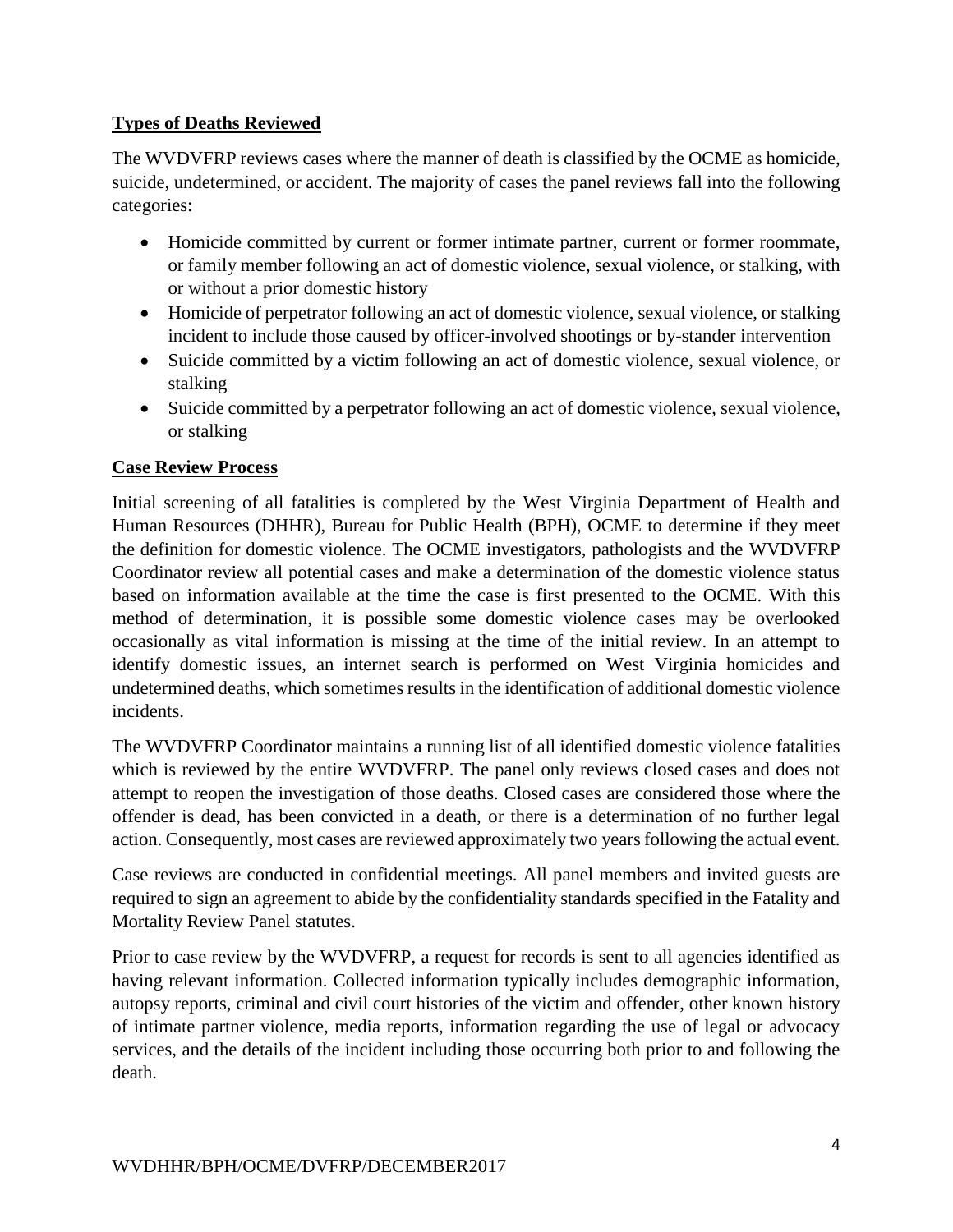The WVDVFRP members present a summary of the information collected for each case reviewed during the monthly meeting. This is followed by a panel discussion, which aims to address the following matters for each incident:

- Was the fatality the result of a domestic incident as defined by the State statute?
- What were the perilous events that led up to the fatality?
- Were there any opportunities to prevent the fatality?
- Is training or education needed as it relates to specific areas of occupations?
- How does the incident relate to other reviewed incidents?
- Are there policies relevant to the incident that need to be reviewed or changed?
- Are there lessons or educational messages to be derived from this incident?

As part of the review, the WVDVFRP identifies which systems, if any, the victim and/or the offender had contact with prior to, during, or after the death. This information helps the panel identify possible recommendations for improvement to system responses to domestic violence. This method of constructing system recommendations does not in any way have the intention to place blame on any individual or organization. To further support this prerogative, recommendations made throughout the year are assembled and presented as wide-ranging proposals for systemic improvements as opposed to case specific ones. It is with optimism that the panel believes that these recommendations can be used to improve system responses across an array of agencies and service providers to reduce or eliminate domestic violence deaths in West Virginia.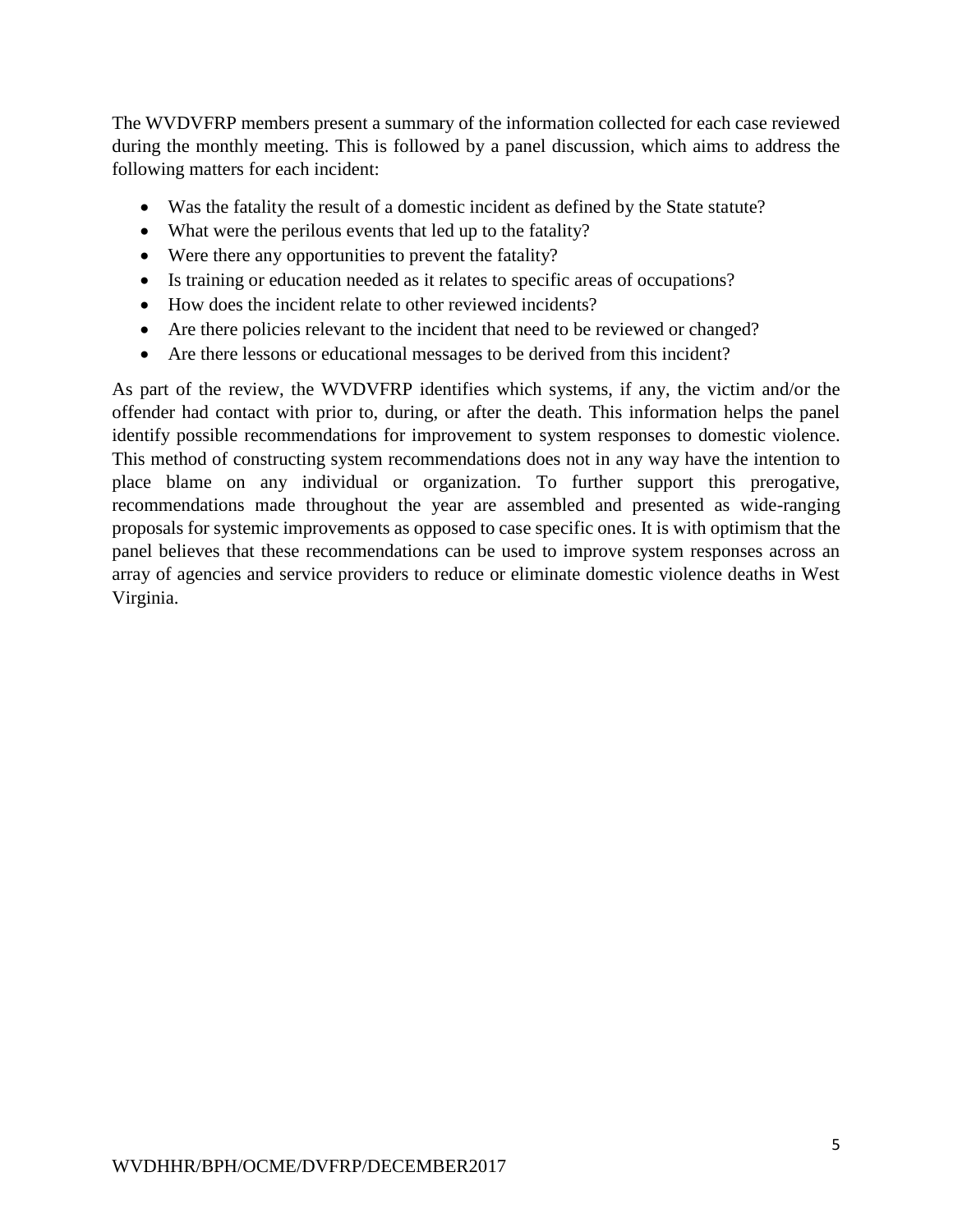## **Findings**

This report focuses on the calendar year 2014 domestic violence related fatalities that occurred in West Virginia, among men and women aged 18 years and older. The report released last year contained only partial data for the 2014 deaths; this report conveys the complete statistics on domestic violence related fatalities in West Virginia. For 2014, there were 114 possible domestic violence cases identified for panel review. After the panel completed review of those cases, 75 were determined to be deaths resulting from domestic violence.

The National Coalition Against Domestic Violence (NCADV) defines domestic violence as the willful intimidation, physical assault, battery, sexual assault, and/or other abusive behavior as part of a systematic pattern of power and control perpetuated by one intimate partner against another [1]. This violence could include behaviors such as stalking, intimidation, threats, physical violence, sexual violence, emotional abuse, psychological abuse, or economic deprivation [1]. The WVDVFRP does not limit the definition of domestic violence to intimate partners only. The definition includes family members as well as roommates sharing a dwelling.

#### **Demographics**

In 2014, a majority of the domestic violence deaths reviewed by the panel were males. Figure 1 shows the percentage of deaths that were male compared to the percentage of deaths that were female. Of the deaths reviewed, 49 of the 75 were males while 26 of the 75 were females. Data for West Virginia differ from what is generally seen nationally as current data show a higher rate of males. Nationally, the NCADV shows that

on average one in three women and one in four men have been abused by an intimate partner [1].



Figure 2 shows the domestic violence deaths by age. Age groups used were 10 year increments. The ages of domestic violence victims in West Virginia ranged from the youngest being 19 years old to the oldest being 66 years old.



**Figure 2: Deaths By Age Group**

When looking at deaths by race, a majority of the decedents were Caucasians. Figure 3 shows that 92%, or 69 of the 75 decedents, were Caucasians. Five of the 75 decedents, (7%), were African American. Biracial decedents composed the remaining 1% as there was one death recorded.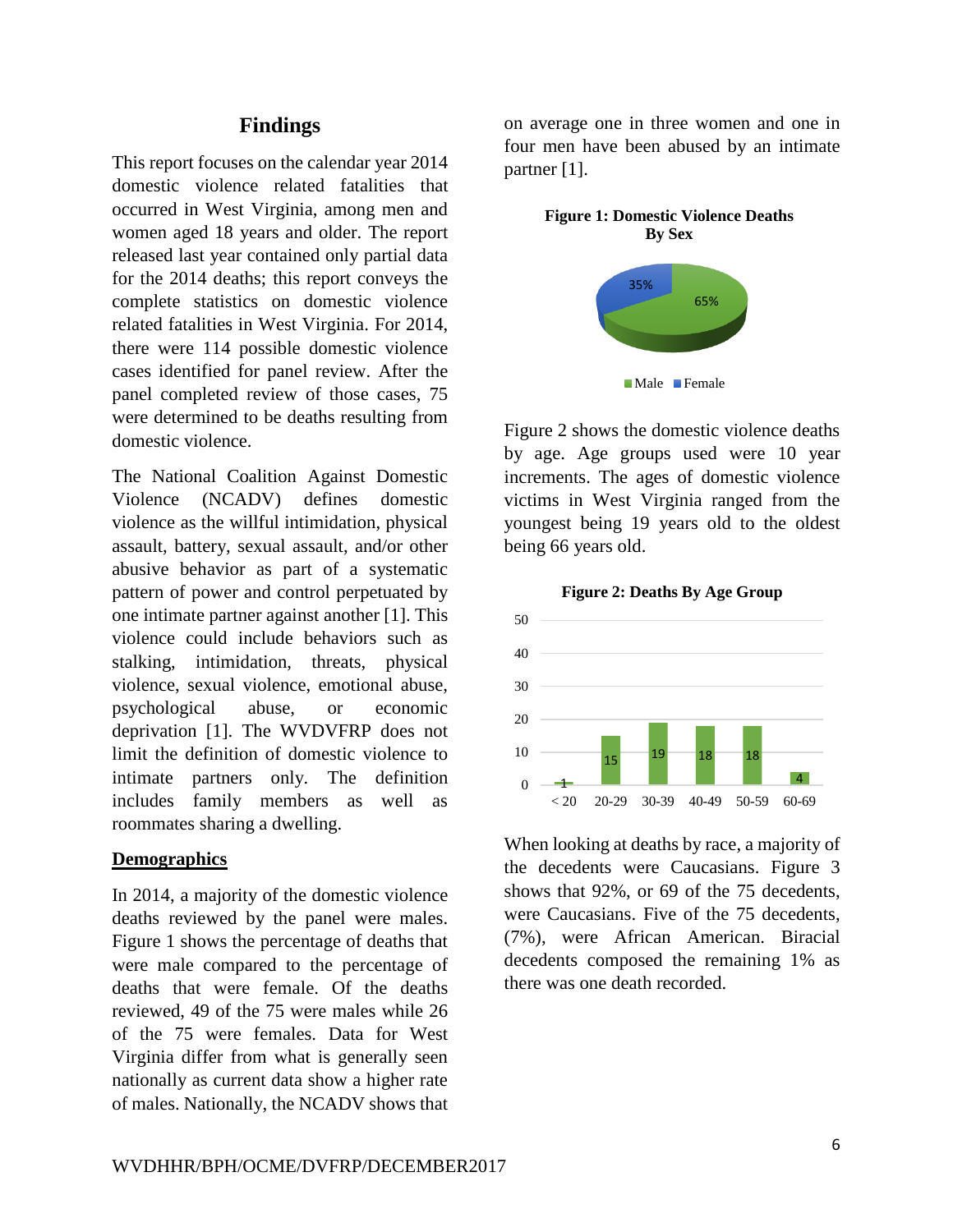

• Caucasian • African American • Biracial

Figure 4 shows the deaths by both race and gender. Caucasian male deaths accounted for 60%, or 45 deaths, followed by Caucasian females accounting for 32%, or 24 reviewed deaths. African American males accounted for 5%, or four deaths, and African American females accounted for 1%, or one of the deaths. Biracial females accounted for 1% as well with one death. No biracial males were reported for 2014.





Figure 5 shows deaths distributed by marital status. It is important to note that a marital status of single denotes that the individuals were not married at the time of death, but could have been in a relationship. This information shows that a majority of the reviewed deaths (39%) were among married couples. This was followed by single (29%) and divorced (24%) individuals that died as a result of domestic violence. Widowed individuals (8%) were the least likely to die from domestic violence related deaths. Ten of

the 29 married deaths occurred in married individuals who were recently separated or in the process of a divorce. There were two recently divorced individuals that were still residing together. National data state that women are most vulnerable to violence when separated from their intimate partner or during divorce [2]. There were 16 deaths that were part of a murder/ suicide. Also, 26 of the 75 deaths were known to have relationship issues or have gone through a recent breakup.





#### **Manner of Death**

Manner of death is broken into four categories: accident, suicide, homicide, and undetermined. Figure 6 shows that most of the domestic violence deaths that were reviewed in West Virginia in 2014 were suicides. Thirty-six of the 75 reviewed deaths, or 48%, were determined to be suicides. This was followed closely by homicides at 44% with 33 reviewed deaths falling within that category. There were four deaths (5%) that were ruled as undetermined. Two of the deaths (3%) were determined to be an accident.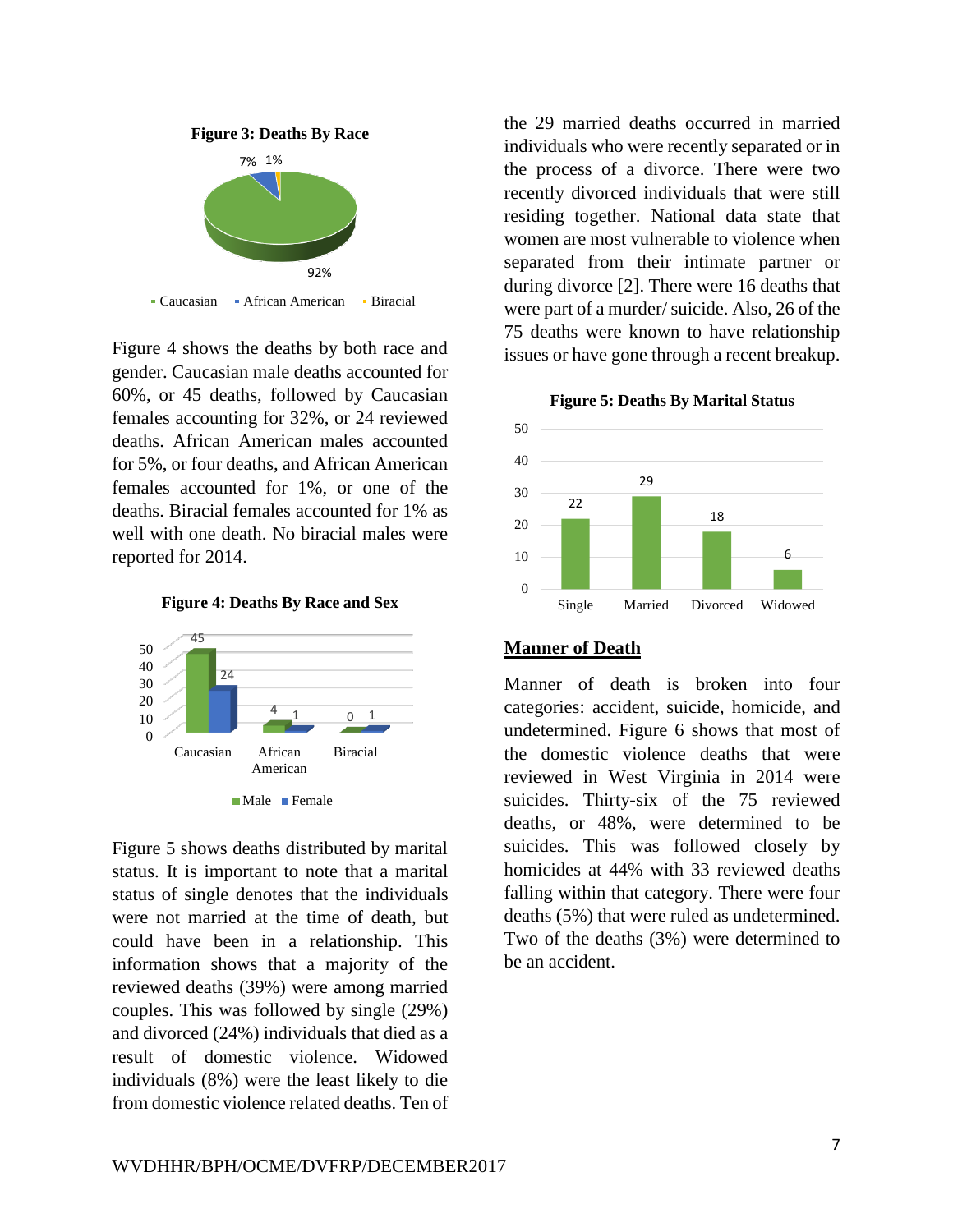

■ Homicide ■ Suicide ■ Accident ■ Undetermined

Figure 7 shows the manner of death by gender. The data show that males are most likely to commit suicide when related to domestic violence deaths. Male suicides were four times as likely as females and accounted for 81% or 29 reviewed suicide deaths. Female suicides accounted for 19% or seven of the deaths reviewed. The number of homicide deaths was similar between the two sexes. Male homicides accounted for 52% or 17 deaths and female homicides accounted for 48% or 16 deaths. Males accounted for a majority of undetermined deaths. There were three males (75%) and one female (25%). Overall, the accidental deaths were the least likely to occur as there were only two deaths determined to be an accident and both were females.



#### **Figure 7: Manner of Death By Sex**

#### **Cause of Death**

Within each manner of death, there are subdivisions termed causes which give a more detailed explanation as to why the death occurred. There were seven causes for reviewed domestic violence related deaths that occurred in West Virginia in 2014, as seen in Figure 8. The most prevalent cause of death was gunshot wounds, which accounted for 55 deaths or 73% of all reviewed deaths.





#### **Distribution of Deaths for Various Categories**

Figure 9 shows the domestic violence related deaths that occurred in West Virginia, in 2014, by county. The counties included in the figure have two or more deaths. Most deaths occurred in Kanawha County with 10 reported deaths, followed by Monongalia County, which had seven. Counties that had one reported death each are Braxton, Brooke, Calhoun, Clay, Fayette, Jackson, Jefferson, Lewis, Lincoln, Mineral, Nicholas, Ohio, Randolph, and Summers. The remaining 24 counties did not have any reported domestic violence related deaths in 2014. These numbers are raw numbers for the reported deaths per county and did not take into account the population size of each county.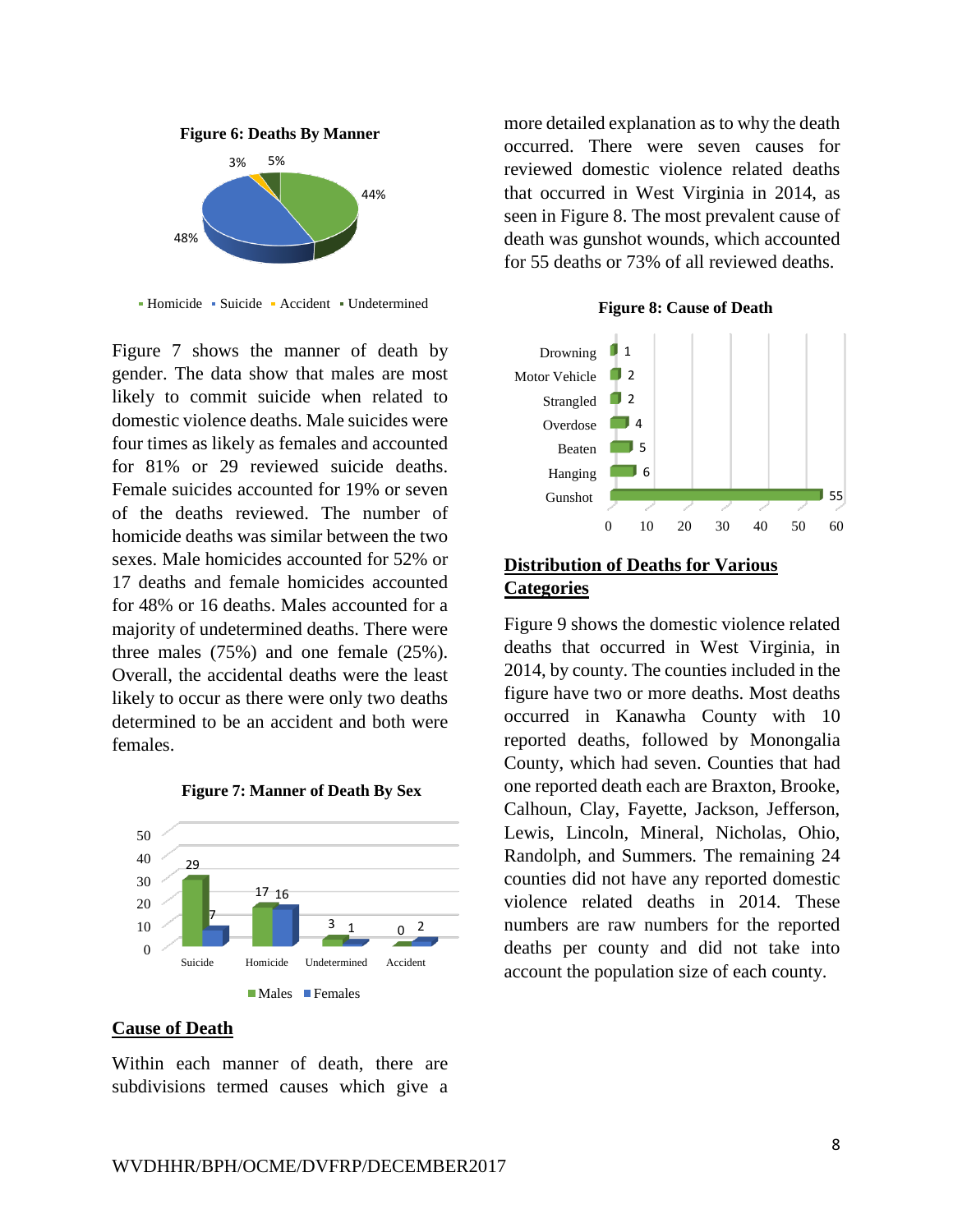

Figure 10 shows the number of domestic violence deaths in which there was a known domestic violence history between the perpetrator and the victim. This shows that 56%, or 42 of the 75 deaths reviewed, had a prior domestic violence history. There were 44%, or 33 of 75 reviewed deaths, with no known history.





Figure 11 shows the number of victims that had an active domestic violence protection order against their significant other or the perpetrator at the time of their death. This number includes six suicides in which the current or former partner had a Domestic Violence Petition (DVP) against the individual completing suicide.





Figure 12 shows the amount of people that were involved in an argument prior to their death. For 2014, 49 of the 75 people were known to have an argument at the time immediately preceding their death.





Another possible correlation is the amount of domestic violence related decedents that were known to have a mental illness. Figure 13 shows that a little more than a quarter, 21 of the 75 reviewed deaths, had diagnosed mental health issues. Mental illnesses identified ranged from depression, anxiety, post-traumatic stress disorder (PTSD), to bipolar disorder.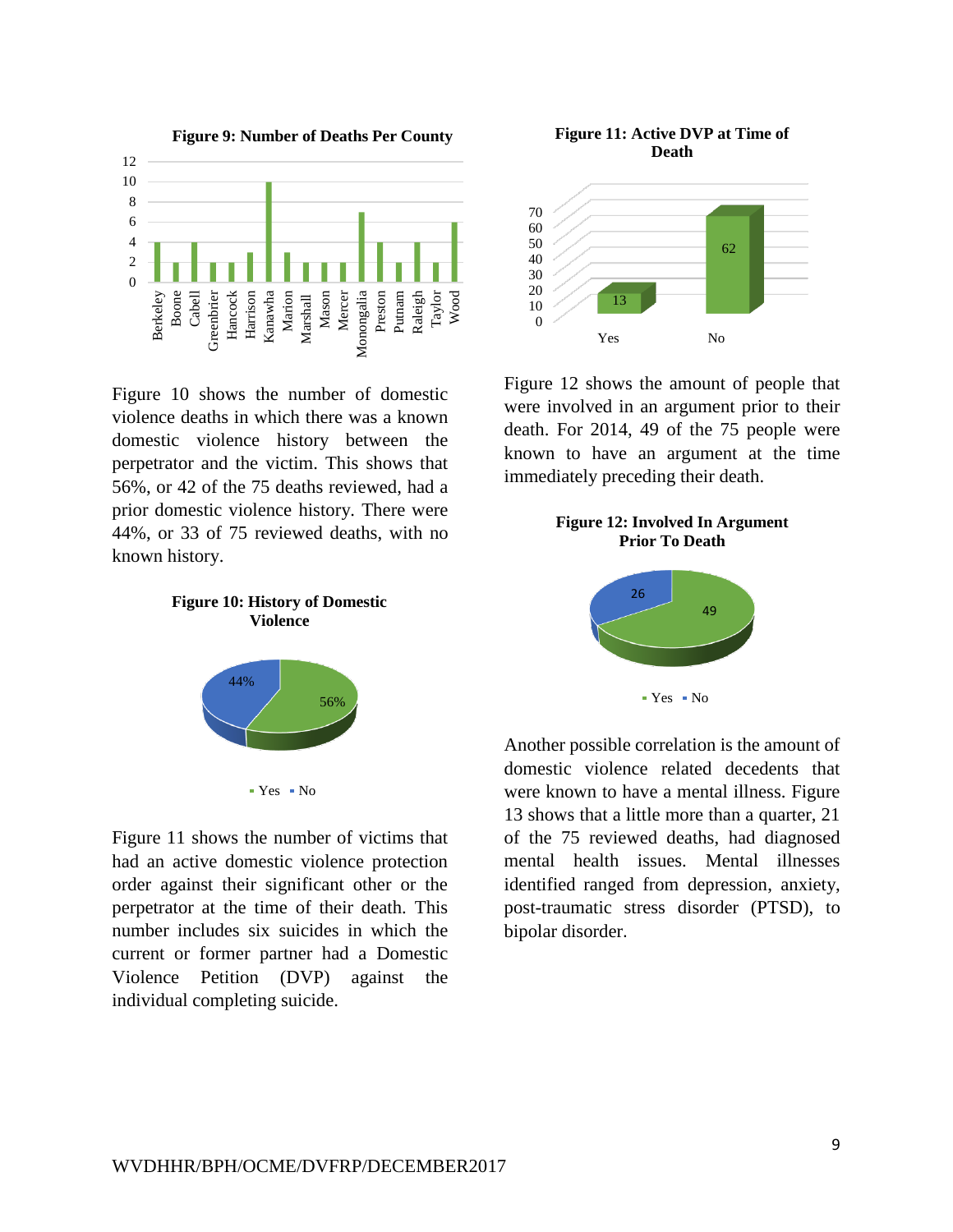#### **Figure 13: Victim Had Mental Health Issues**



 $Yes$  No/Unknown

Figure 14 shows the substance abuse status of the domestic violence decedents. A little more than half, or 39 people, were not known to use either drugs or alcohol at any time prior to their deaths. There were 19 people that were known to use only alcohol, eight people used only drugs, and nine people were known to use both alcohol and drugs.

#### **Figure 14: Known Substance Abuse History**



Figure 15 shows a very important statistic related to domestic violence related fatalities. The figure shows the number of deaths that had children present. About 27% of the deaths had children present at the time of the fatal incident. Twenty of the 75 deaths reviewed had at least one child present. This is a major issue, as research has shown that children who experience childhood trauma, including domestic violence, are at a greater risk of tobacco use, substance abuse, obesity, cancer, heart disease, depression, and unintended pregnancy [3].

#### **Figure 15: Child Present at Time of Death**



#### **Data Limitations**

Domestic violence fatalities reviewed by the WVDVFRP were determined to meet the definition of domestic violence set forth in the West Virginia State Code. Some fatalities reviewed may have had elements of domestic violence identified in the victims' lives but could not be determined that domestic violence was linked to the cause of death. This accounts for the discrepancy between the 114 cases reviewed and the 75 cases determined to be domestic violence deaths as a result of review.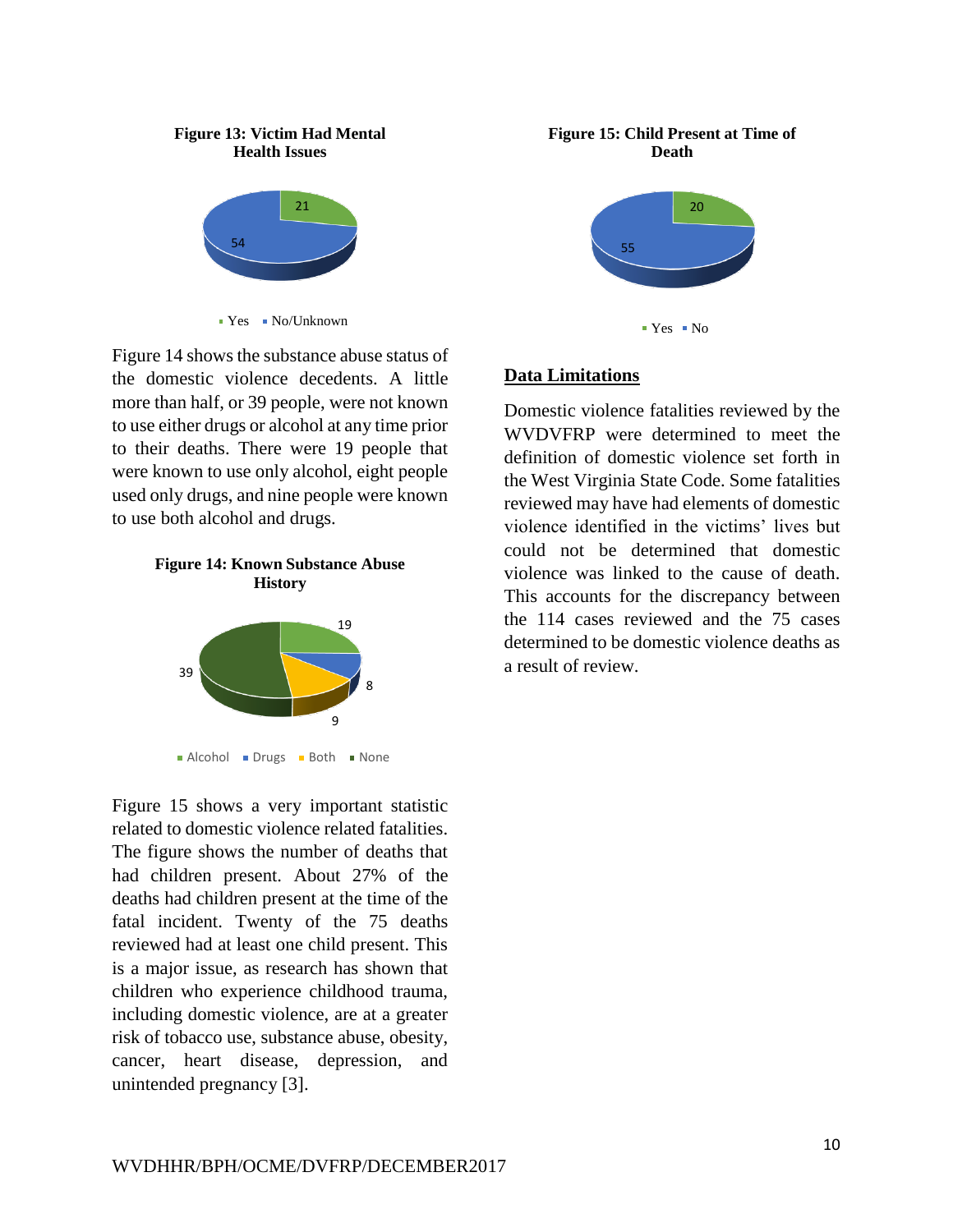## **2014 West Virginia DVFRP Recommendations**

- 1. The WVDVFRP recommends a centralized coordinator that would work to ensure that law enforcement response is consistent and conducted in accordance with West Virginia laws and Legislative rules. This includes one office to be established to coordinate the response statewide. This would be an office that could communicate and collaborate with all the systems and disciplines by employing a person(s) who would coordinate trainings and best practices based on the best examples from around the state and across the nation. By creating a collaborative environment, that includes the West Virginia Coalition Against Domestic Violence, the West Virginia Foundation for Rape Information Services, the Domestic Violence Fatality Review Team, all STOP Teams, all Sexual Assault Response Teams, and Title IX offices, a victim could expect the same comprehensive response anywhere in West Virginia.
- 2. The WVDVFRP recommends a change in the West Virginia code to allow the panel to review domestic violence deaths in more detail. The panel would like the ability to conduct voluntary facilitated interviews with family members of the victims or perpetrators to gain pertinent information that is not always gathered from other sources.
- 3. The WVDVFRP recommends that a representative from the Department of Veterans Affairs be added to the panel to participate in reviews. The panel believes that this would help with gathering information about past military service of perpetrators and victims.
- 4. The WVDVFRP recommends that it be granted access to the Domestic Violence Offender Registry as it would help the panel gather more information on victims and perpetrators.
- 5. The WVDVFRP recommends a change in the West Virginia code to allow the panel to review the mental health history of perpetrators even in instances where they are not deceased. Members of the panel believe this would help gain pertinent information that is typically not gathered from other sources.
- 6. The WVDVFRP recommends an updated awareness campaign for domestic violence, which would include exploitation of the elderly.
- 7. The WVDVFRP recommends the implementation of lethality training for the regional jails. The panel believes that this would allow intervention to be made at a point that could potentially save a life.
- 8. The WVDVFRP recommends increasing training for law enforcement in order to increase awareness of domestic violence and elder abuse. The panel believes that law enforcement generally views domestic violence as being between intimate partners but that is only a portion of the actual domestic violence cases.
- 9. The WVDVFRP recommends continuation and expansion of the Kanawha County Pilot Project with the magistrate court where one judge handles all cases of a domestic violence offender. This allows the judge to see the entire history of the offender and make sure that sentences are appropriate to the crimes committed.
- 10. The WVDVFRP recommends that prosecuting attorneys include no access to firearms as a standard condition of bond. The panel believes that the limitation of access to firearms for offenders could potentially reduce the number of firearm related deaths.
- 11. The WVDVFRP recommends that more services be offered to families of victims. This would include access to scene cleanup as well as grief counseling free of charge. The panel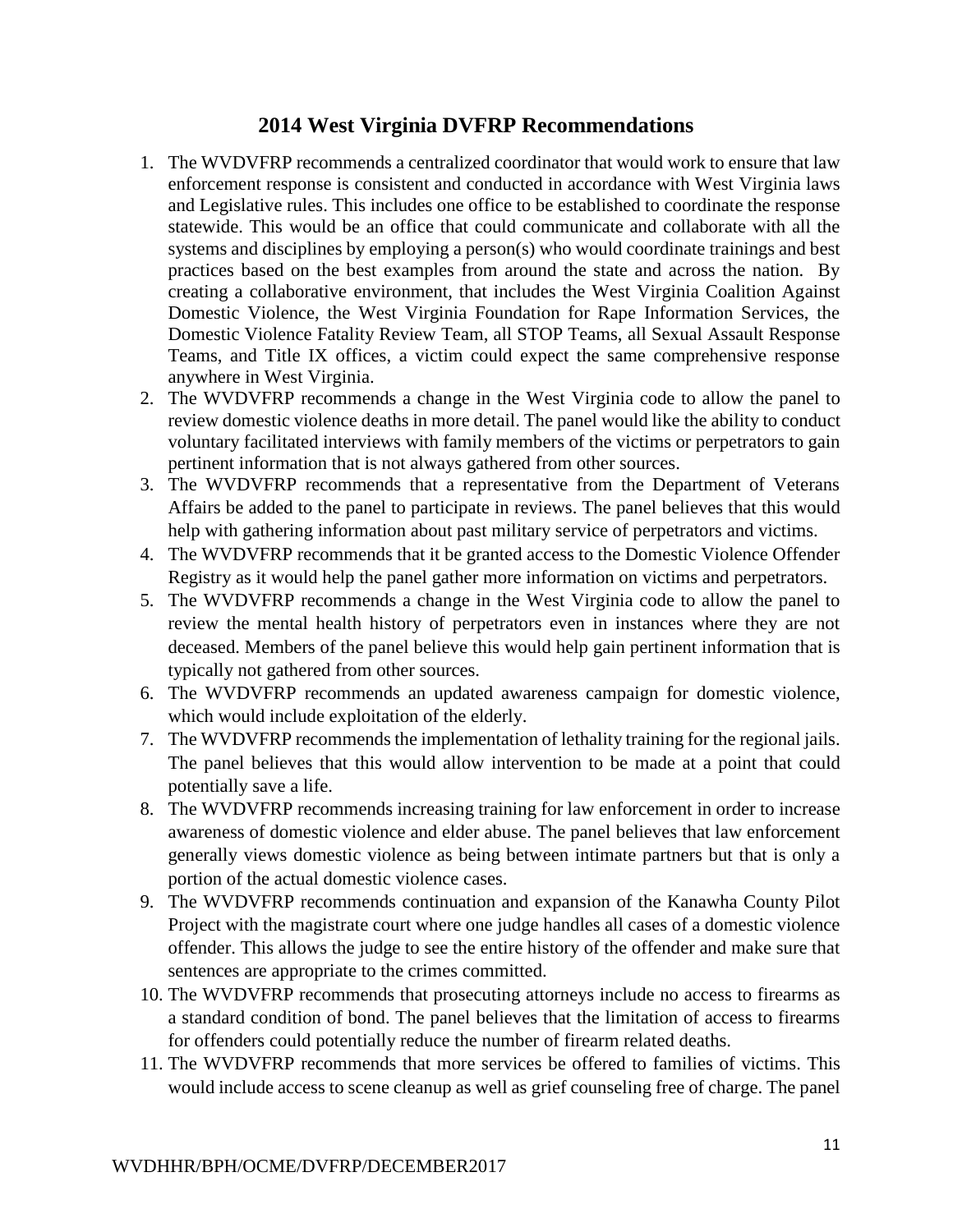believes that there are a limited number of these types of services currently available in the state.

- 12. The WVDVFRP recommends that a change be made to current Adult Protective Services policies to include contacting law enforcement when there is a reasonable suspicion of abuse, neglect, or exploitation even in cases that are not substantiated during their assessment.
- 13. The WVDVFRP recommends better communication methods be developed within all aspects of the Bureau for Children and Families.
- 14. The WVDVFRP recommends expanding "Mental Health First Aid" to help first responders and other bystanders to identify, understand, and respond to signs of mental illnesses or substance abuse disorders. It would give individuals the skills needed to reach out and provide initial help and support to someone in need and possibly help save lives.
- 15. The WVDVFRP recommends strengthening law enforcement training regarding calls for checking on the welfare of individuals to make sure they look more in depth at the scene and screen for possible domestic violence issues. Make sure that some investigation is actually done as opposed to just taking the word of an individual that everything is fine.
- 16. The WVDVFRP recommends creating a public service announcement (PSA) about reaching out for help if someone is threatening suicide or harm to themselves or others.
- 17. The WVDVFRP recommends increasing the number of child exchange centers available as well increasing the usage of such services in domestic violence situations.